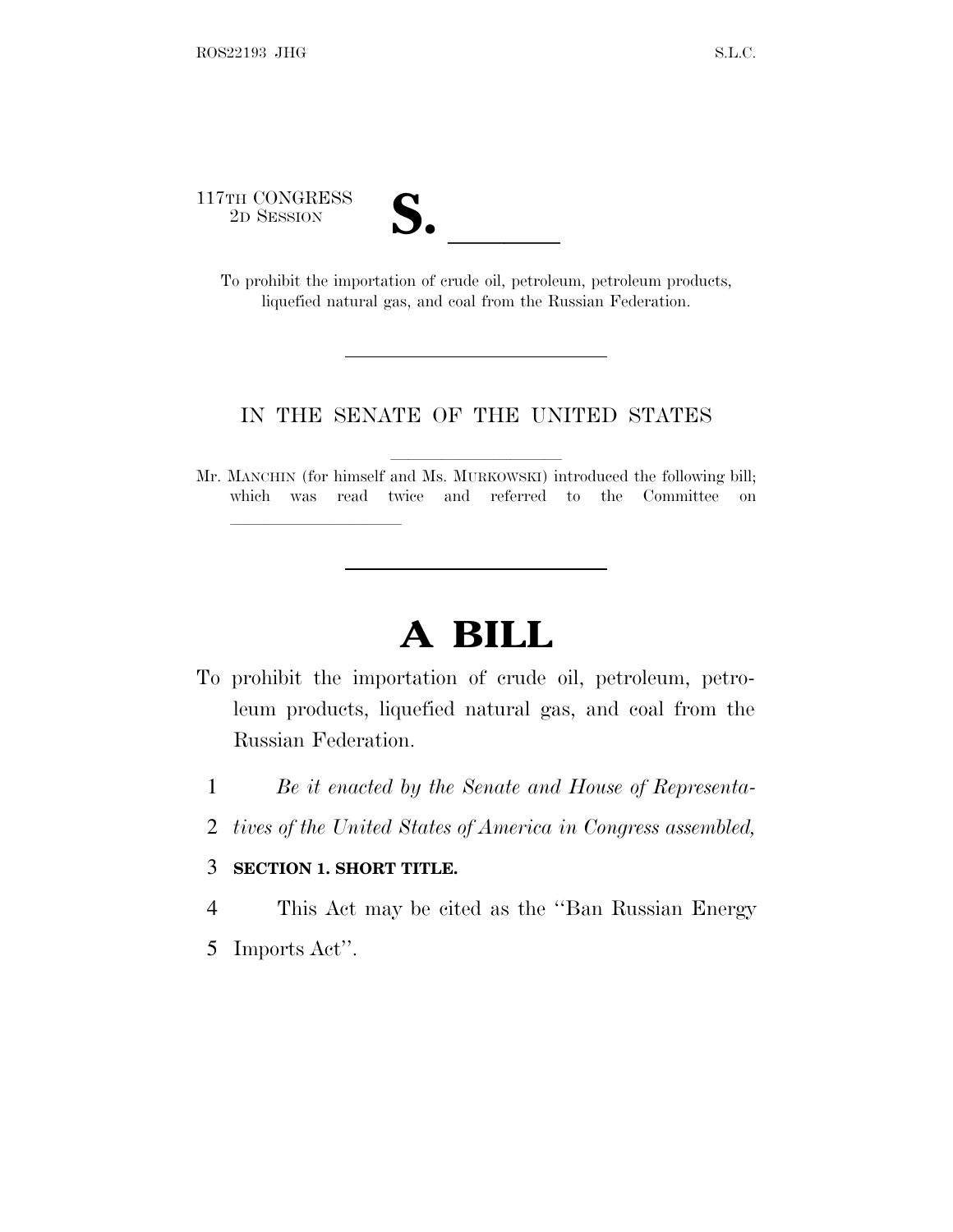| 1 SEC. 2. PROHIBITION ON IMPORTATION OF CRUDE OIL, PE- |
|--------------------------------------------------------|
| TROLEUM, PETROLEUM PRODUCTS, LIQUE-                    |
| FIED NATURAL GAS, AND COAL FROM THE                    |
| <b>RUSSIAN FEDERATION.</b>                             |

 (a) EMERGENCY DECLARATION.—Notwithstanding section 201 of the National Emergencies Act (50 U.S.C. 1621), Congress declares that—

 (1) the aggression of the Russian Federation against Ukraine constitutes an unusual and extraor- dinary threat to the national security, foreign policy, and economy of the United States; and

 (2) a national emergency exists with respect to that threat.

 (b) IMPORT PROHIBITION.—During the period dur- ing which the national emergency declared by subsection (a) is in effect, the President shall prohibit the importa- tion by any person subject to the jurisdiction of the United States of crude oil, petroleum, petroleum products, lique- fied natural gas, and coal in which the Russian Federation or a national of the Russian Federation has any interest. (c) APPLICATION OF OTHER PROVISIONS.—The pro- visions of the International Emergency Economic Powers Act (50 U.S.C. 1701 et seq.), including the consultation and reporting requirements, regulatory authorities, and enforcement and savings provisions, shall apply to the na-tional emergency declared under subsection (a) to the